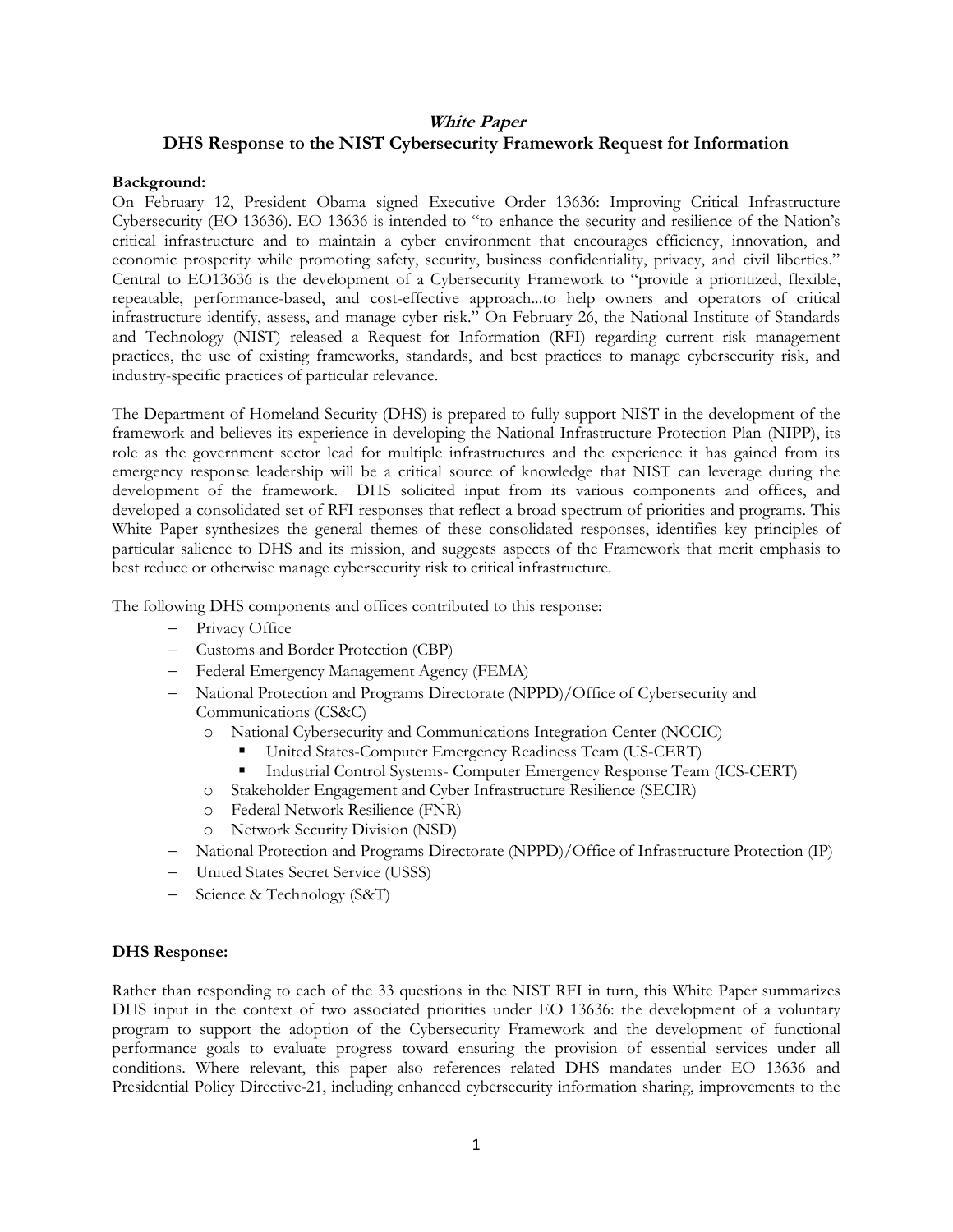public-private partnership model, development of a national research and development plan, and the revision of the National Infrastructure Protection Plan (NIPP).

## *Promoting Framework Adoption through the Voluntary Program*

EO 13636 mandates that DHS establish "a voluntary program to support the adoption of the Cybersecurity Framework by owners and operators of critical infrastructure," a requirement that is dependent on the perceived value and costs of the Framework on the part of implementing owners and operators. DHS components and offices offered several recommendations regarding attributes of the Cybersecurity Framework that may encourage broad cross-sector adoption. Notably, DHS respondents suggested that ensuring executive-level understanding of cybersecurity risks and the efficacy of investments in security and resilience is of paramount importance. To this end, adoption of the voluntary Cybersecurity Framework should incentivize proactive investments and measurable improvements, rather than serving as a compliance exercise. The framework must remain a truly voluntary structure, both due to the lack of legal authority to compel participation, but more practically because securing the cyber critical infrastructure is an enormous task in which we all have common interests. The task requires government at all levels, the private sector and individuals to work together cooperatively, something we believe will be more readily achieved in most of the critical infrastructure sectors and sub-sectors using positive incentives than with regulatory disincentives. DHS is chairing a working group to identify potential incentives to promote Framework adoption; however, the subjective effectiveness of the Framework in reducing cybersecurity risk may provide an additional incentive toward adoption.

Importantly, the diversity in risk profiles between sectors may result in a scenario in which specific actions to improve security and resilience may be highly impactful in a particular sector while relatively inconsequential in another. Therefore, the Cybersecurity Framework should provide sufficient flexibility to tailor specific actions to best reduce organizational and functional risk. Of note, the DHS Cyber Assessment Risk Management Approach (CARMA) provides a methodology for sector stakeholders to define key business functions that must be protected, and identifies risks posed to their functional viability. Both CARMA and the Cybersecurity Framework will rely on input from relevant subject-matter experts and sector best practices to identify the extent and implications of cybersecurity risk and the effective mitigations thereof. To this end, the Cybersecurity Framework may look to the Information Technology and Emergency Services Sector CARMA assessments for an example of risk-based analyses that can effectively inform stakeholder decisions.

The identification of critical infrastructure where a cybersecurity incident could "reasonably result in catastrophic regional or national effects on public health or safety, economic security, or national security" will support the Cybersecurity Framework in reducing national-level cybersecurity risk.. DHS plans to leverage the Cybersecurity Framework to guide its legacy programs to assess, on a voluntary basis, cyber and physical risk across critical infrastructure and systems. Further, as referenced above, the CARMA methodology allows the identification and evaluation of *nth-*order impacts and associated cascading effects, enabling the recognition of dependent and interdependent infrastructure that should adopt the voluntary Cybersecurity Framework. A similar approach could build upon the initial list of Cyber-Dependent Infrastructure to identify and understand non-obvious infrastructure relationships, including dependence upon shared information and communications technology, which could result in cascading impacts of national or regional significance.

DHS components and offices noted a number of existing standards and best practices that could be incorporated in the Cybersecurity Framework. The inclusion of these standards and best practices will both promote the validity of the framework and incentivize adoption by minimizing the implementation burden on organizations already compliant with referenced standards. DHS will continue to work with NIST, other government agencies, and industry to research and define process (e.g., NIST publications), technical (e.g., RFC2827), and privacy/civil rights/civil liberties (e.g., Consumer Privacy Bill of Rights) standards that support the Cybersecurity Framework.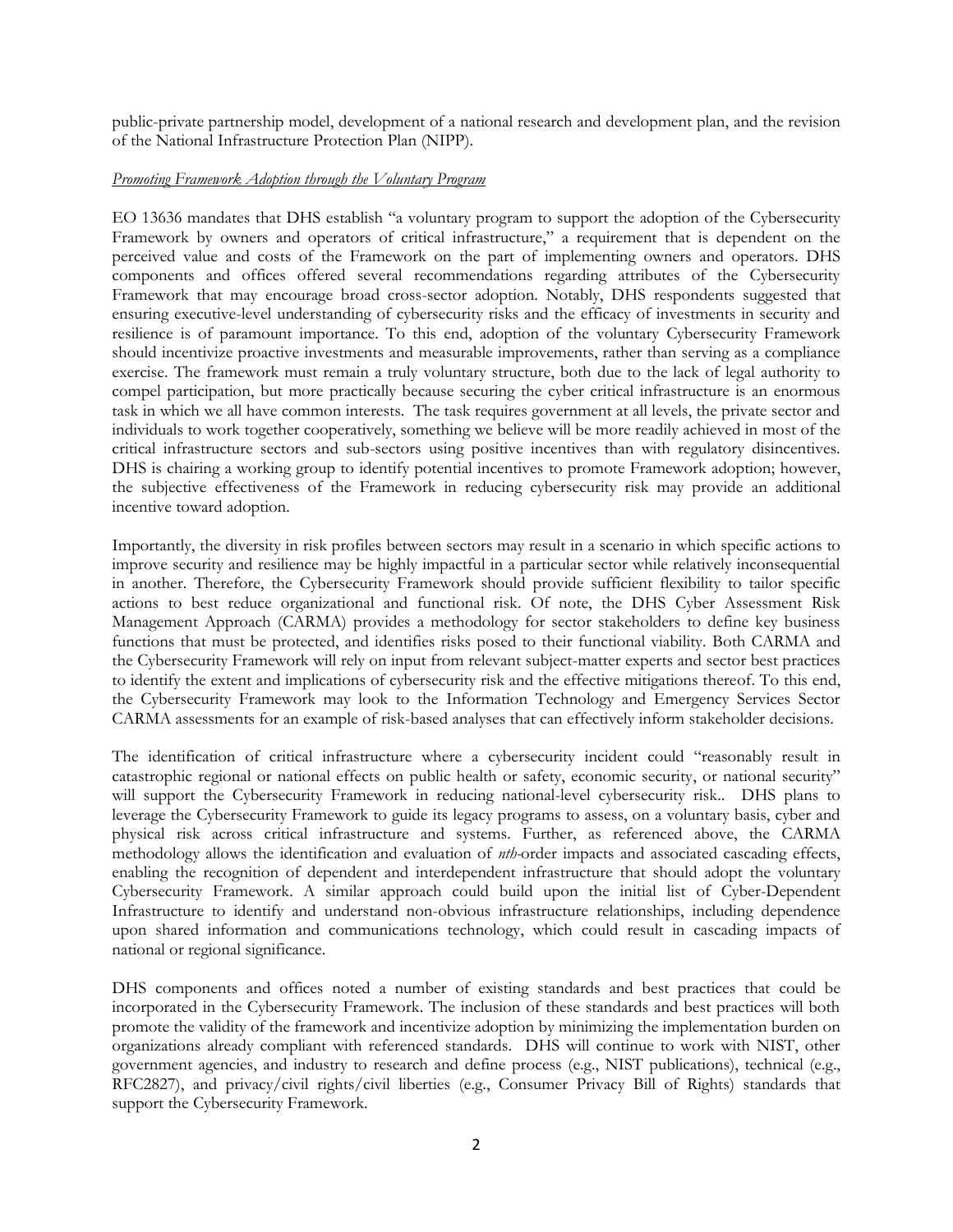DHS applauds NIST for taking steps to ensure that privacy and civil liberties protections will be built into the Cybersecurity Framework. With respect to privacy in particular, DHS suggests that a core set of resources<sup>1</sup> be drawn upon to build the privacy controls within the Framework. Although some of the resources apply to the government and others to the private sector, they are all based upon the Fair Information Practice Principles (FIPPs), which are well accepted both across the federal government and the private sector. NIST should consider these resources in light of the specific context in which owners and operators of critical infrastructure and other interested entities operate when building the privacy controls into the Cybersecurity Framework. DHS acknowledges also that care must be taken as it and the Sector Specific Agencies implement the framework to ensure that the implementation is in fact voluntary, except in those limited, regulated subsectors of the critical infrastructure where risk-based analysis dictates a stronger government response is needed, and where legal authority authorizes such steps.

While voluntary consensus standards are a critical component of the cybersecurity landscape, DHS also recognizes the rapid evolution of technology and the demonstrated ability of malicious actors to leverage technology to achieve their goals. As such, any successful framework must allow for rapid innovation and technology adaptation by all stakeholders, including the owners and operators of critical infrastructure. The Cybersecurity Framework, itself, should also be agile such that it can adapt to changing risk environments over time. Balancing the need for mission-focused technological agility with long-term stability via standards should be a priority of the framework.

# *Ensuring Framework Effectiveness with Functional Performance Goals*

DHS is required under EO 13636 to develop performance goals that are based upon the essential functions provided by the 16 critical infrastructure sectors. These performance goals will establish national-level guidance to achieve desired outcomes for infrastructure security and resilience (through the provision of critical services to supported populations and dependent infrastructure). However, their usefulness will increase as they are tailored and adapted for use by individual owners and operators of critical infrastructure. Adopters of the performance goals would establish their own associated measures and targets related to the desired outcomes. DHS components and offices noted the need to understand the sector- and infrastructure-specific essential functions that could be rendered vulnerable by a cybersecurity incident, and how the Cybersecurity Framework can best assure the availability of such functions across sectors. The use of functional performance goals may also assist infrastructure owners and operators in implementing the Cybersecurity Framework across multiple constituent organizations, including across mission and business functions, shared information systems, and partially-held or subsidiary organizations.

Constraints, such as competing legal and regulatory requirements (including at the state, federal, and international levels) and budgetary limitations, may affect the extent of Framework implementation. . The use of performance goals will be an effective tool to ensure that critical infrastructure owners and operators invest in risk management measures that are driven by functional requirements while remaining aware of cost constraints.. The Framework and associated performance goals will further support the mandate, under Presidential Policy Directive 21, for DHS to update the NIPP by "identifying a risk management framework to be used to strengthen the security and resilience of critical infrastructure; the methods to be used to

 1 These resources include:

Consumer Privacy Bill of Rights: <http://www.whitehouse.gov/sites/default/files/privacy-final.pdf>

NSTIC Principles: <http://www.nist.gov/nstic/privacy.html>

Final Public Draft, NIST Special Publication 800-53, " Security and Privacy Controls for Federal Information Systems and Organizations," Revision 4: [http://csrc.nist.gov/publications/drafts/800-53-rev4/sp800\\_53\\_r4\\_draft\\_fpd.pdf](http://csrc.nist.gov/publications/drafts/800-53-rev4/sp800_53_r4_draft_fpd.pdf)

DHS's FIPPs in DHS Directive 047-0, "Privacy Policy and Compliance" [http://www.dhs.gov/xlibrary/assets/foia/privacy-policy](http://www.dhs.gov/xlibrary/assets/foia/privacy-policy-compliance-directive-047-01.pdf)[compliance-directive-047-01.pdf](http://www.dhs.gov/xlibrary/assets/foia/privacy-policy-compliance-directive-047-01.pdf)